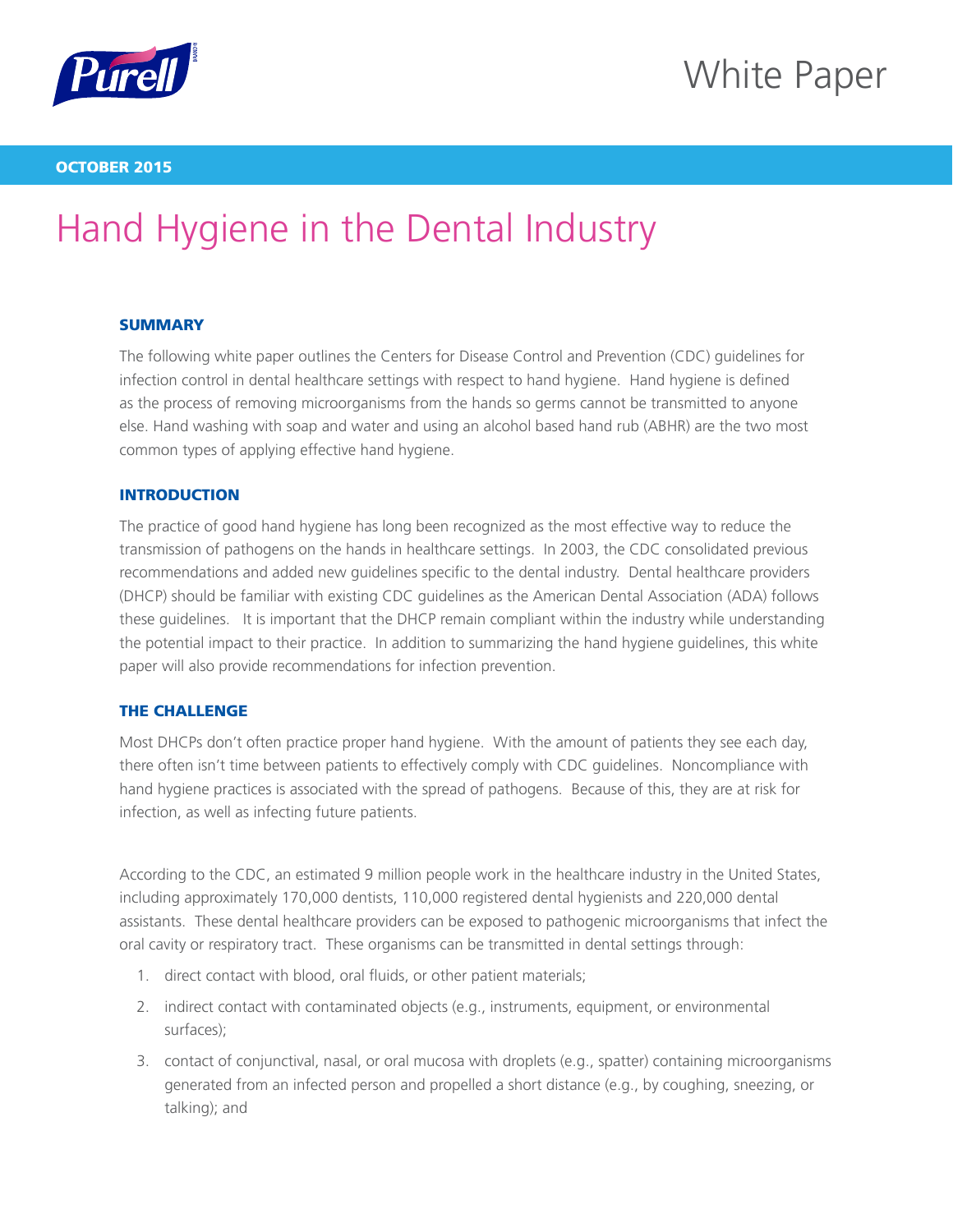4. inhalation of airborne microorganisms that can remain suspended in the air for long periods (1).

Infection through any of these routes requires that all of the following conditions be present:

- a pathogenic organism of sufficient virulence and in adequate numbers to cause disease;
- a reservoir or source that allows the pathogen to survive and multiply (e.g., blood);
- a mode of transmission from the source to the host;
- a portal of entry through which the pathogen can enter the host; and
- a susceptible host (i.e., one who is not immune) (2).

## THE SOLUTION

Hand hygiene substantially reduces potential pathogens on the hands and is considered the single most important way to minimize the risk of transmitting organisms between patients and healthcare providers. The CDC guidelines state hands need to be cleaned when they are visibly dirty, after touching contaminated objects with bare hands, and before and after patient treatment (3).

The preferred method of hand hygiene largely depends on the type of procedure and degree of contamination. Plain soap is good for reducing bacterial counts, antimicrobial soap is better, and ABHRs are best, providing activity that prevents or inhibits survival of microorganisms after the product is applied  $(4)$ .

Washing hands thoroughly with soap and water takes 45-60 seconds. The process includes:

- 1. wetting hands with water;
- 2. applying enough soap to cover all hand surfaces;
- 3. rubbing hands together, covering all exposed parts with soap for 45 seconds;
- 4. rinsing hands with water; and
- 5. drying with a single use towel.

Cleansing with an ABHR takes 15-20 seconds. You must:

- 1. apply a palmful of ABHR into hand;
- 2. rub hands together, covering all exposed parts, for 15 seconds; and
- 3. once dry, your hands are safe.

However, not all ABHRs are created equal. The FDA's Healthcare Personnel Handwash germ kill requirements include a 3 Log Reduction in bacteria after 10 cycles (5). A 3-Log Reduction means the number of germs is 1,000 times smaller, which equates to a 99.9% reduction in potentially harmful microorganisms. PURELL Advanced Instant Hand Sanitizer is the only ABHR to meet and exceed these FDA requirements.